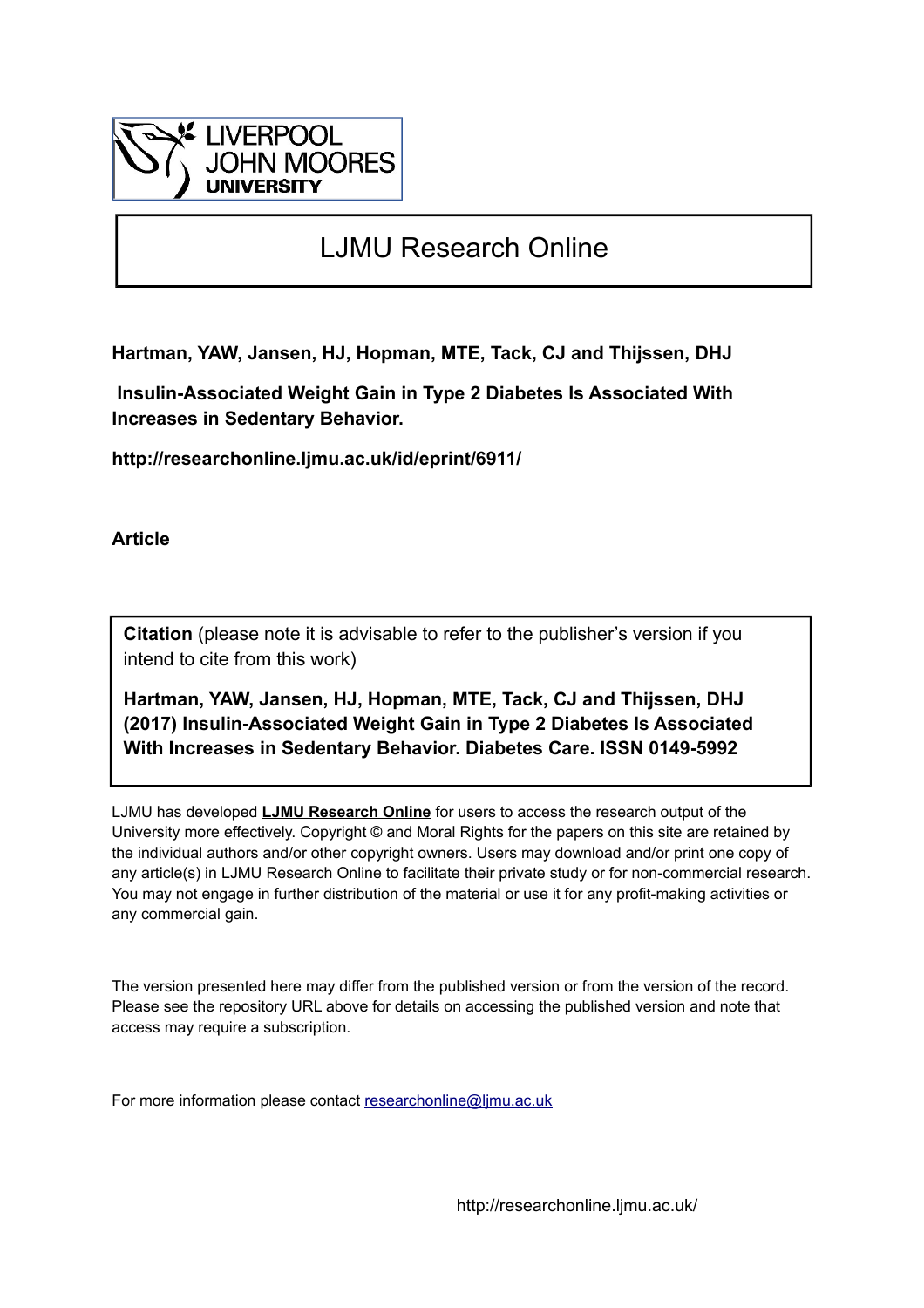# **Insulin-associated weight gain in Type 2 Diabetes Mellitus is associated with increases in sedentary behavior**

Yvonne A.W. Hartman, MSc<sup>A</sup>, Henry J. Jansen, PhD, MD<sup>B,D</sup>, Maria T.E. Hopman, PhD, MD<sup>A,D</sup>, Cees J. Tack, PhD, MD<sup>B</sup>, Dick H.J. Thijssen, PhD<sup>A,E</sup>

*A) Department of Physiology, Radboud University Medical Center, Nijmegen, The Netherlands*

*B) Department of Internal Medicine, Radboud University Medical Center, Nijmegen, The Netherlands*

*C) Department of Internal Medicine, Jeroen Bosch Hospital, 's-Hertogenbosch, The Netherlands*

*D) Division of Human Nutrition, Wageningen University, Wageningen, The Netherlands*

*E) Research institute for Sport and Exercise Sciences, Liverpool John Moores University, Liverpool, United Kingdom*

**Short Title:** Sitting and insulin-associated weight gain

## **WORD COUNT**: 500 **FIGURES**: 1

#### **Author for correspondence:**

Prof. Dr. Dick Thijssen, Philips van Leijdenlaan 15, 6525 EZ Nijmegen, The Netherlands, Tel: (+31)24 36 14 209, Fax: (+31)24 366 8340, E-mail: [dick.thijssen@radboudumc.nl](mailto:dick.thijssen@radboudumc.nl)

**KEYWORDS:** physical activity; insulin therapy; diabetes mellitus; sitting time; sedentary behavior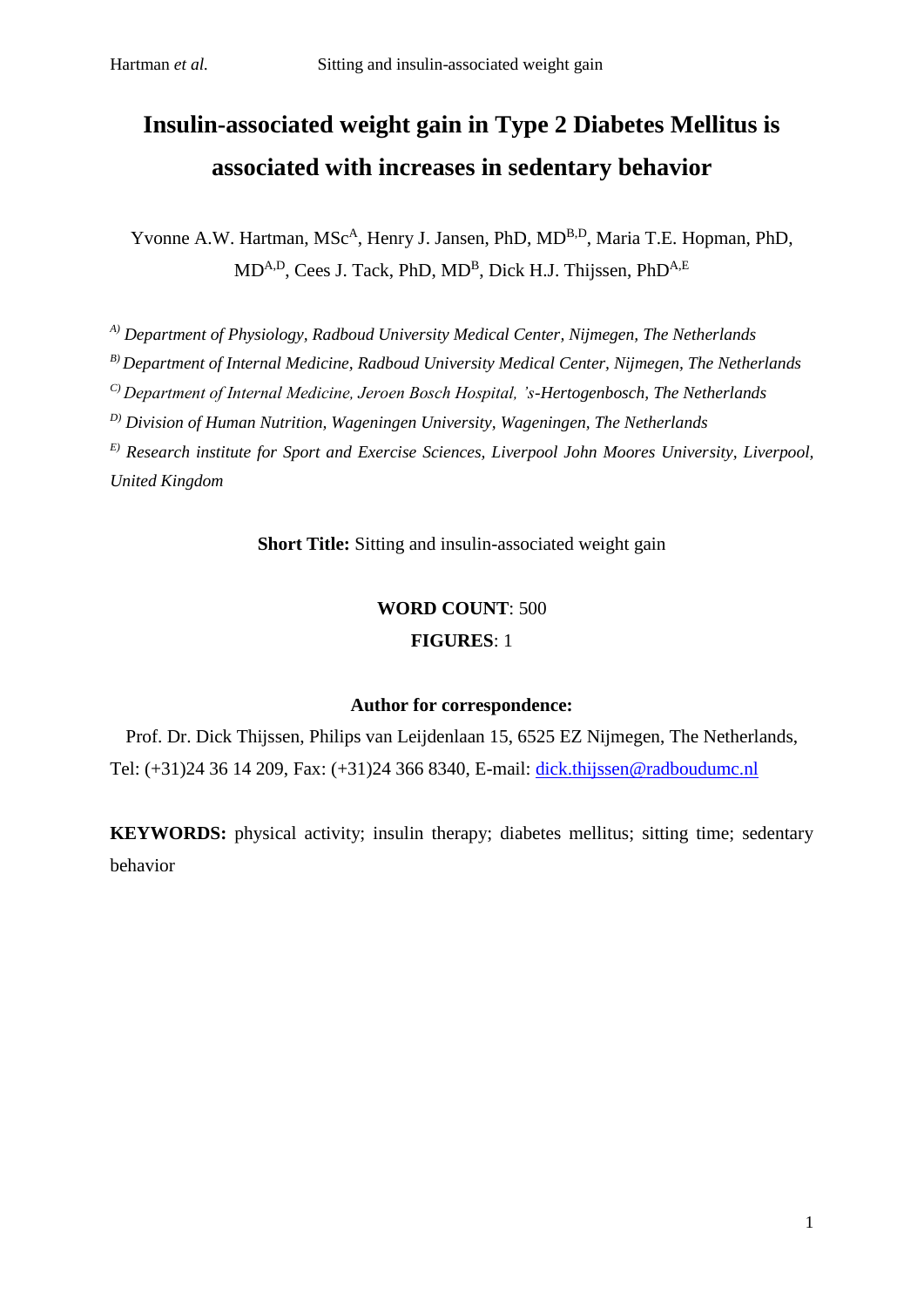The insulin therapy-mediated weight gain in patients with type 2 diabetes (T2D) may relate to altered physical activity patterns [\(1\)](#page-6-0). In this study, we examined the hypothesis that initiation of insulin therapy would be associated with an increase sedentary behavior (i.e. sitting time) and lower low-, moderate- and vigorous-intensity physical activity, which subsequently relate to weight gain.

We included 40 T2D patients who started insulin therapy, who were followed for a period of 12-months. Patients were randomly selected from one university hospital, three nonuniversity teaching hospitals and four primary care practices. The decision to start insulin treatment was at the discretion of the responsible physician and was always based on failure of glycemic control while on oral glucose-lowering agents and diet. Measurements were performed before, 6-months and 12-months after initiation of insulin therapy. We examined body weight, waist/hip-circumference, fasting glucose, and HbA1c using standardized procedures. Free-living daytime physical activity was objectively measured (SenseWear Pro3 Armband™, Body Media, Pittsburgh, PA, USA) [\(2\)](#page-6-1). We examined: *1*. Time (hours/day) spent in sitting (<1.5METs), low intensity physical activity (LPA, 2.1-3.0METs), and moderate-tovigorous physical activity (MVPA, >3.0METs), *2.* Steps per day, and *3.* Sit-to-stand maneuvers (transition from >5-minutes sitting to LPA).

Across 12-months, body weight increased 2.9±4.5kg (P<0.05). This observation is largely in line with earlier findings [\(3\)](#page-6-2). Furthermore, fasting glucose and HbA1c decreased across 12 months (both P<0.05). Interestingly, we found an increase in sitting time and a decrease in LPA, but no change in MVPA (Figure 1A-C). Number of steps  $(7854\pm3936 \text{ to } 6060\pm3022)$ and sit-to-stand maneuvers  $(20\pm5 \text{ to } 18\pm6)$  significantly decreased (both P<0.05). These findings show an increase in sedentary behavior, rather than a decrease in physical activity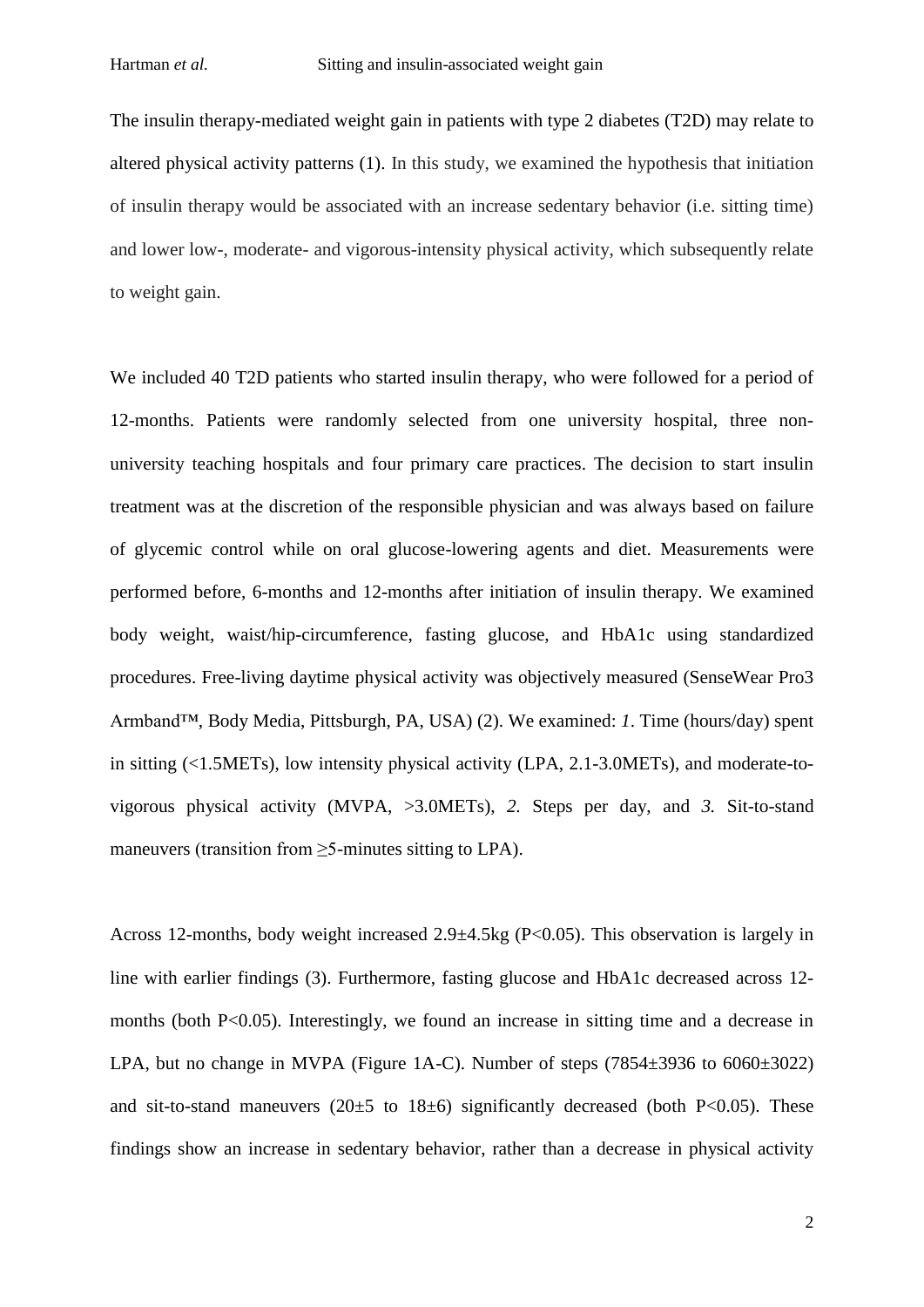(including exercise time), that occurs simultaneously with an increase in body weight after initiation of insulin therapy. Since sedentary behavior replaced LPA, lower energy expenditure may relate to our observation [\(4\)](#page-6-3). However we found no relation between changes in energy expenditure and weight gain (r=-0.195, P=0.227). Excessive caloric intake less likely explains our observation, since food diaries revealed no increase in caloric intake  $(1721\pm839)$  to  $1460\pm367$ , P=0.074).

T2D patients with BMI<30kg/m<sup>2</sup> (64 $\pm$ 10 years) showed less sitting time (P=0.012) and more LPVA (P=0.012) than those with BMI $\geq$ 30kg/m<sup>2</sup> (57 $\pm$ 9 years). Surprisingly, upon insulin therapy, BMI and waist circumference increased in subjects with BMI<30kg/ $m^2$ , but not in BMI≥30kg/m<sup>2</sup>. Similarly, patients with BMI<30kg/m<sup>2</sup>, but not with BMI≥30kg/m<sup>2</sup>, demonstrated an increase in sitting time and a decrease in energy expenditure and steps/day (data not shown). We found significant, positive relations between changes in weight and waist circumference *versus* sitting time (Figure 1D-E). This fits with previous work in nondiabetic populations, where an increase in sedentary behavior was related to weight gain [\(5\)](#page-6-4). T2D patients with BMI $\geq$ 30kg/m<sup>2</sup> did not demonstrate these relations (r=-0.186 and -0.041, P=0.474 and 0.879, respectively). A potential explanation for these unexpected betweengroups differences may relate to a ceiling effect in sedentary behavior in patients with BMI  $\geq$ 30kg/m<sup>2</sup>. Indeed, the average sitting time of 12.5-h makes it practically difficult to further increase sedentary behavior.

We observed that the initiation of insulin therapy was associated with an increase in sedentary behavior and limited changes in MVPA. This suggests that increased sedentary behavior, especially in non-obese T2DM patients, may contribute to body weight gain after initiation of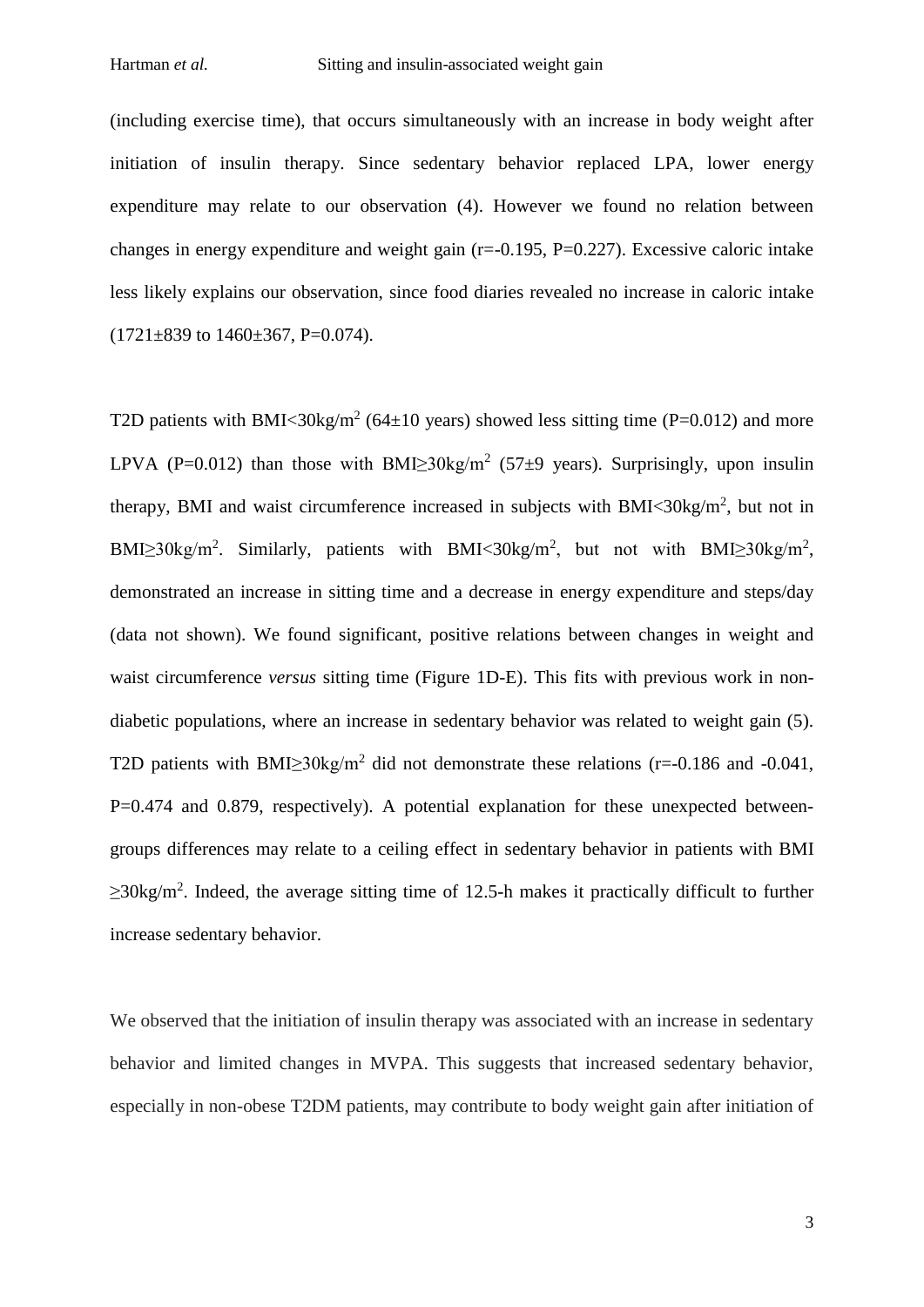insulin therapy. These findings suggest that sedentary behavior assessment and intervention may be needed in T2D management.

#### **ARTICLE INFORMATION**

#### **Duality of interest**

No conflicts of interest, financial or otherwise, are declared by the author(s).

#### **Funding**

This project is funded through a personal PhD-studentship Award for Ms Yvonne Hartman from the Radboudumc.

#### **Author contributions**

YH was responsible for data analysis, drafted the first manuscript, performed and interpreted statistical analysis. HJJ contributed to data collection. MTEH performed and interpreted statistical analysis. CJT devised and designed the experiment, arranged funding, and performed and interpreted statistical analysis. DHT devised and designed the experiment, arranged funding, performed and interpreted statistical analysis. All authors have contributed to writing of the manuscript and provided approval of the final version.

#### **Acknowledgement**

YH, HJJ, MTEH, CJT and DHT are the guarantors of this work and, as such, had full access to all the data in the study and take responsibility for the integrity of the data and the accuracy of the data analysis.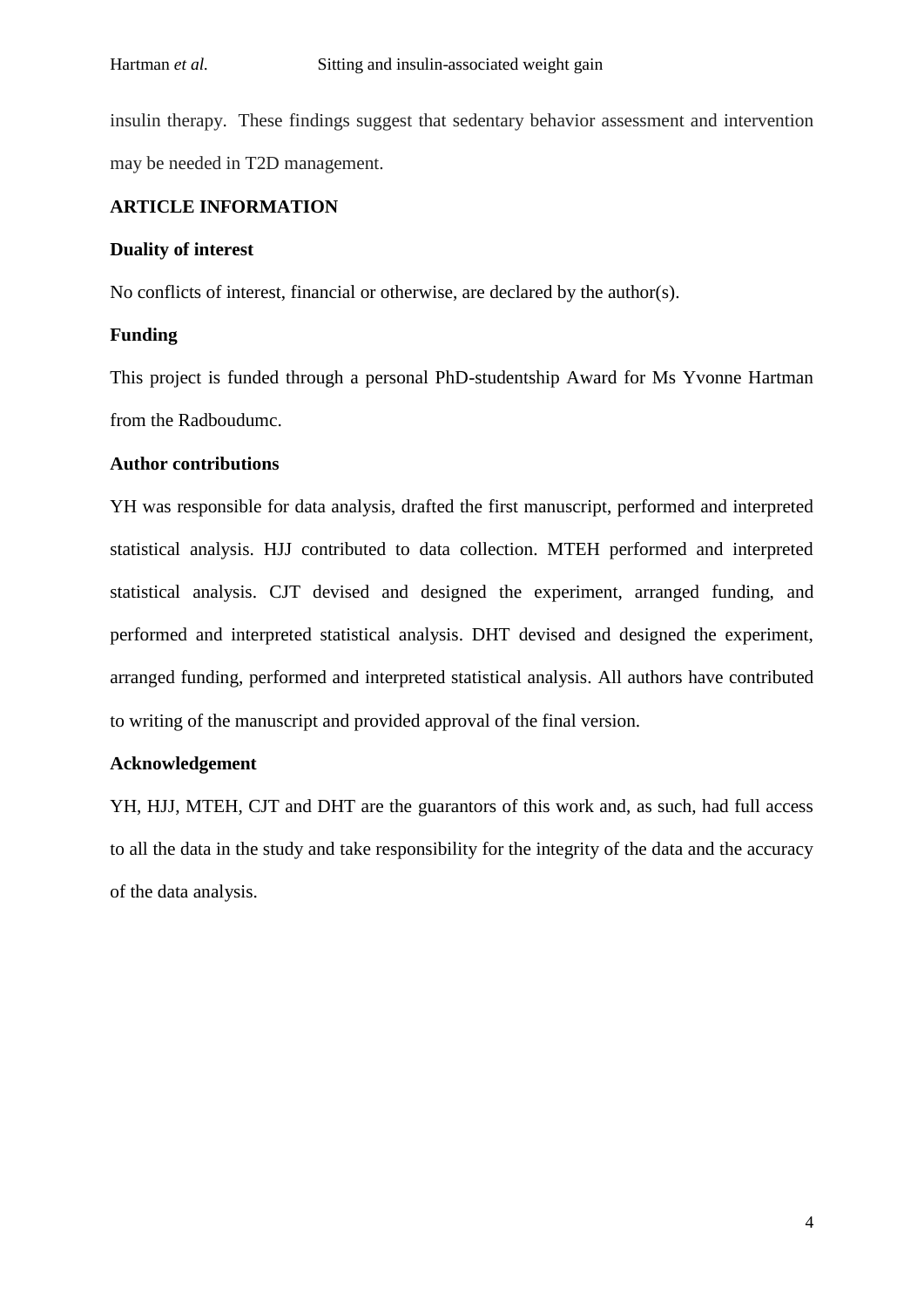#### **FIGURE LEGEND**

**FIGURE 1.** A-C: Physical activity patterns in T2D patients at baseline (T0) and after 6 (T6) and 12 months (T12) of the start of insulin therapy, where patterns are presented as sitting (h/day, A), low-intensity physical activity (LPA in h/day, B) and moderate-to-vigorous physical activity (MVPA in h/day, C). The plot elements are presented as follows: the length of the box represents the interquartile range (the distance between the  $25<sup>th</sup>$  and the  $75<sup>th</sup>$ percentiles), the horizontal line in the box interior represents the median, and the vertical lines issuing from the box extend to the minimum and maximum values of the variables. \*Post-hoc significantly different from T0 at P<0.05. D,E: Spearman correlations of change in sitting time between baseline and 12 months of insulin therapy and weight gain (D) and waist circumference (E) among T2D patients with baseline BMI < $30\text{kg/m}^2$ . Spearman rank correlation coefficients (r) are shown for each correlation. Solid lines indicate linear regression function.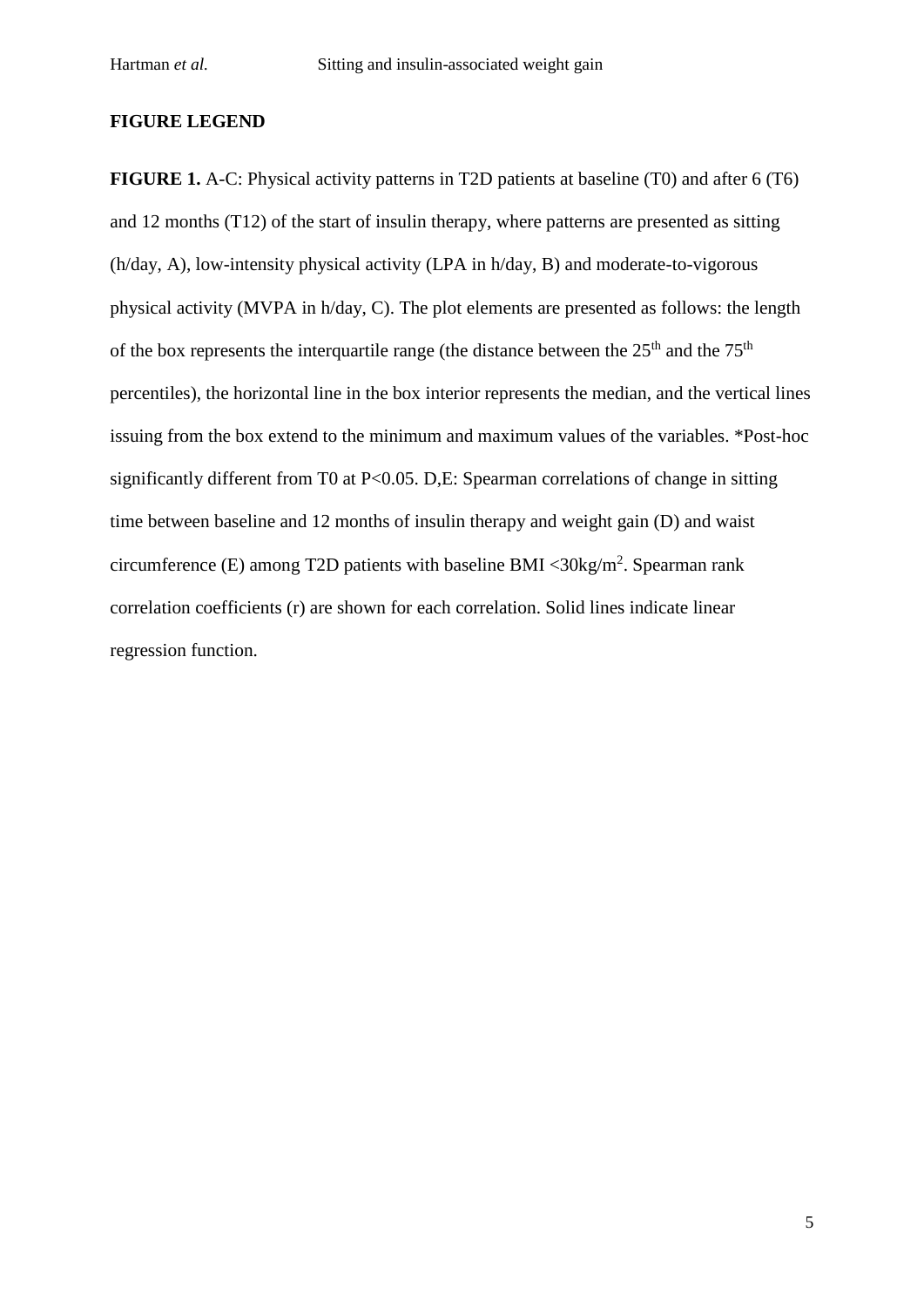### **REFERENCES**

<span id="page-6-0"></span>1. Sternfeld B, Wang H, Quesenberry CP, Jr., Abrams B, Everson-Rose SA, Greendale GA, Matthews KA, Torrens JI, Sowers M: Physical activity and changes in weight and waist circumference in midlife women: findings from the Study of Women's Health Across the Nation. American journal of epidemiology 2004;160:912-922

<span id="page-6-1"></span>2. Brazeau AS, Karelis AD, Mignault D, Lacroix MJ, Prud'homme D, Rabasa-Lhoret R: Test-retest reliability of a portable monitor to assess energy expenditure. Applied physiology, nutrition, and metabolism = Physiologie appliquee, nutrition et metabolisme  $2011$ ;36:339-343

<span id="page-6-3"></span><span id="page-6-2"></span>3. Yadgar-Yalda R, Colman PG, Fourlanos S, Wentworth JM: Factors associated with insulin-induced weight gain in an Australian type 2 diabetes outpatient clinic. Intern Med J 2016;46:834-839 4. Ryan M, Livingstone MB, Ducluzeau PH, Salle A, Genaitay M, Ritz P: Is a failure to recognize an increase in food intake a key to understanding insulin-induced weight gain? Diabetes Care 2008;31:448-450

<span id="page-6-4"></span>5. Thorp AA, Owen N, Neuhaus M, Dunstan DW: Sedentary behaviors and subsequent health outcomes in adults a systematic review of longitudinal studies, 1996-2011. Am J Prev Med 2011;41:207-215